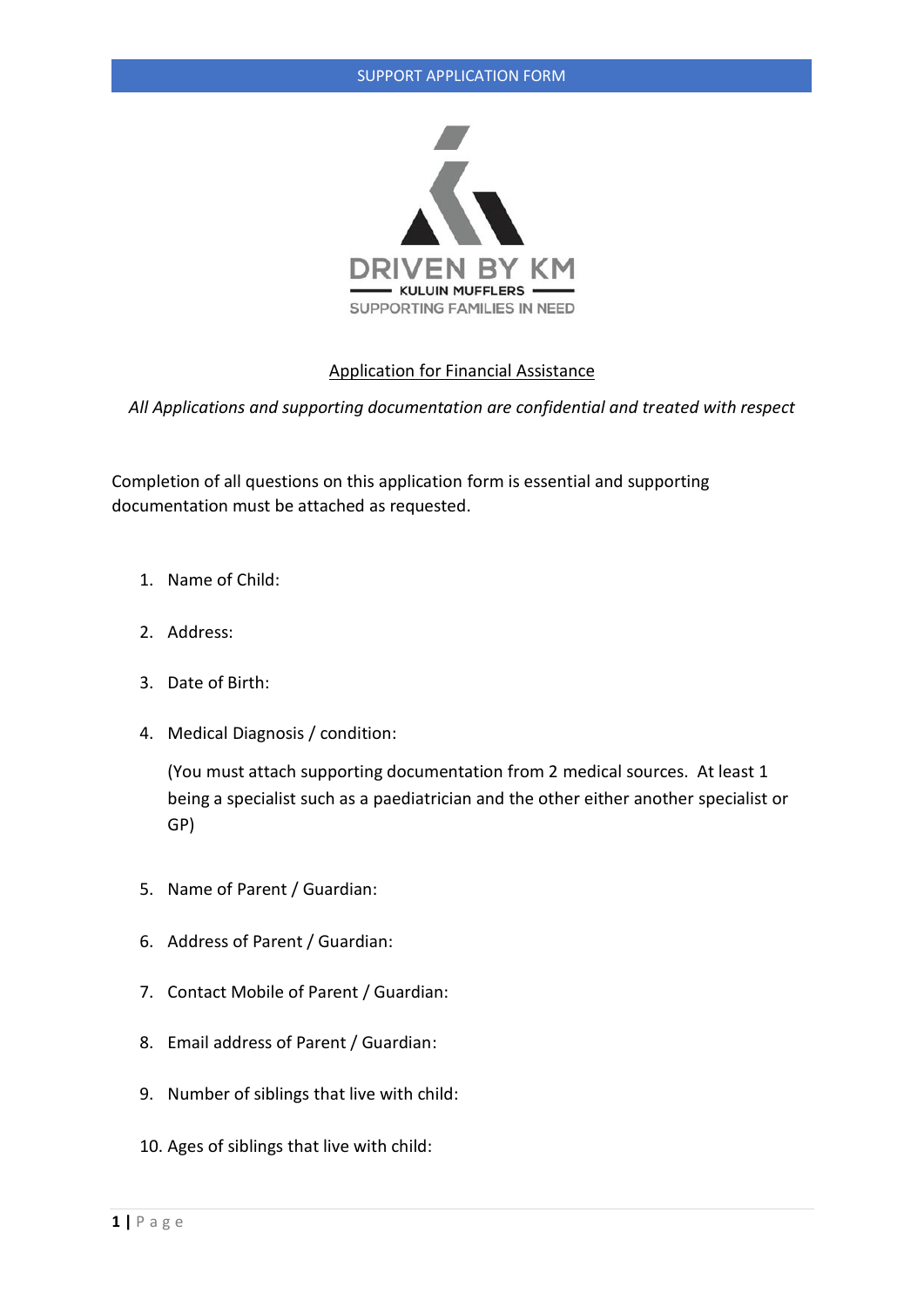

- 11. Family Income (net monthly) \$ (You must attach supporting documentation for verification, such as payslips)
- 12. Financial Assistance (net monthly) \$ (You must attach supporting documentation for verification such as Centrelink statement)
- 13. Current bank details to show debts such as credit cards, loans and savings (You must attach support current bank statements that show previous 2 months balances)
- 14. Monthly expenses (approx.): \$ (Please attach a list of main expenses with estimated costs eg: Mortgage/ Rent, Food, Fuel, Medical)
- 15. Please circle Do you: Own home / Rent / Mortgage
- 16. Is the child currently being treated as an inpatient in hospital?
- 17. Does the child have upcoming surgeries that are expected?
- 18. Does the family have any other means of financial support? Family or friends that can assist?